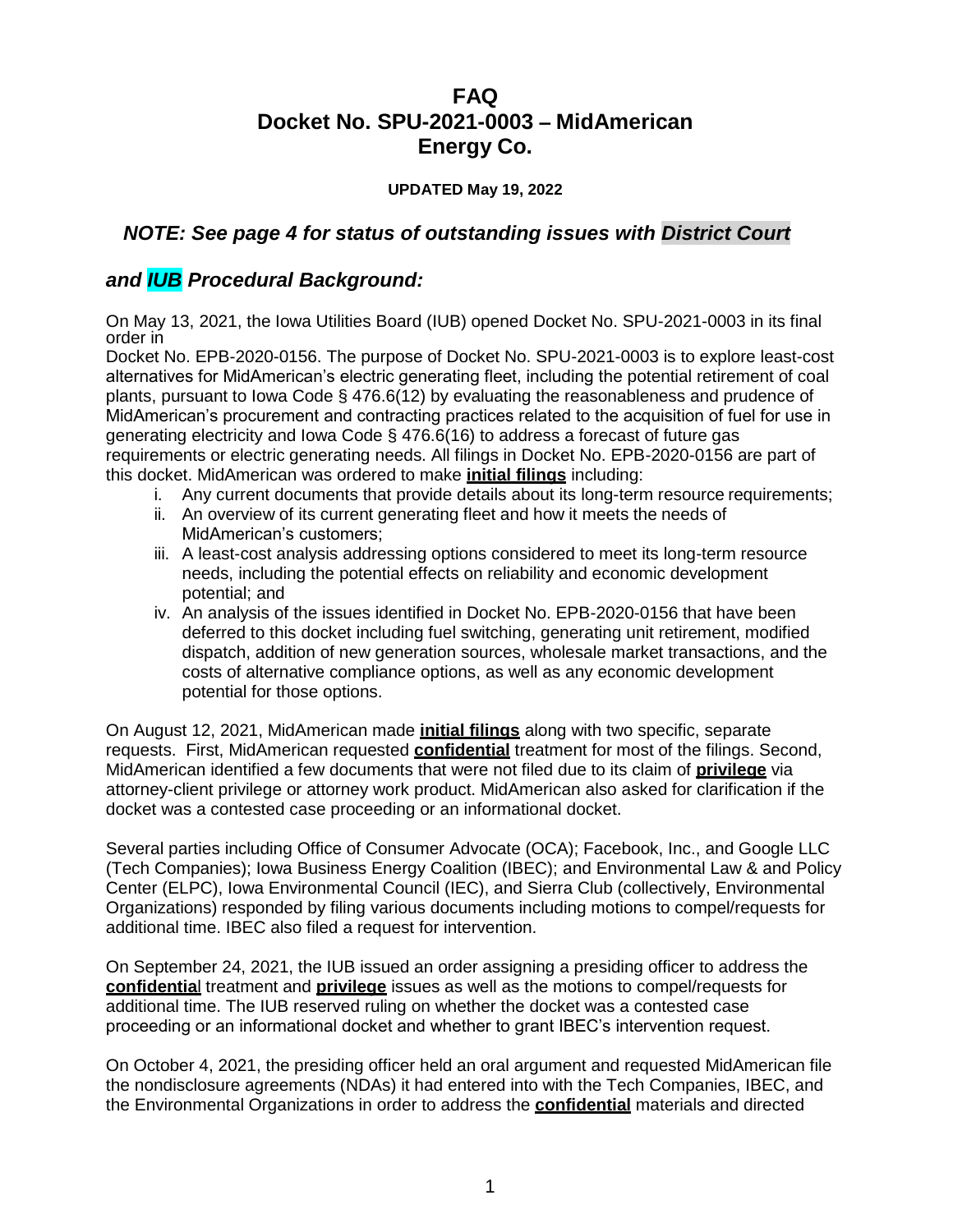MidAmerican provide a sealed paper copy of the documents to the presiding officer that are subject to the claims of attorney-client **privilege** or attorney work product, to be reviewed by only the presiding officer *in camera* (a review of the contents of the documents to see if the documents contained privileged material). MidAmerican agreed to provide the information to the presiding officer and to file a privilege log of the documents provided for in camera review.

On October 12, 2021, MidAmerican filed a response that contained the requested NDAs for the **confidential** claims and a request that the IUB assign an administrative law judge (ALJ) to review the documents subject to the **privilege** claims.

On October 20, 2021, the presiding officer issued an order containing recommendations regarding the

**privilege** issue with the following recommendations to the IUB that included:

- i. Remove the presiding officer from the review of the attorney-client and attorney work product material,
- ii. Deny the request for appointment of an ALJ, and
- iii. Have the Board members review the documents claimed to be subject to **privilege** claims.

On October 29, 2021, MidAmerican filed a response to the presiding officer's order renewing its request that an ALJ review the information for which **privilege** is being claimed.

On November 23, 2021, the presiding officer issued his Proposed Order with regard to the **confidential**

treatment requests/Motions to Compel. The presiding officer:

- i. Granted application for confidential treatment filed by MidAmerican Energy Company on August 12, 2021, is granted pursuant to Iowa Code § 22.7(6), except for the document identified as "MidAmerican Energy Resource Plan, December 16, 2016," ARC-2015- 0156 16-1216 Resource Plan, which does not meet the requirements for confidential treatment;
- ii. Granted IBEC, the Tech Companies, ELPC and IEC motions to compel requiring MidAmerican to enter into non-disclosure agreements, as described in this order, that allow these entities to review the information found to be confidential in this docket;
- iii. Found that an NDA with Sierra Club not required because Sierra Club did not enter into an NDA in Docket No. EPB-2020-0156;
- iv. Required MidAmerican to file additional documents in the docket; and
- v. Identified that the proposed order shall become the final order of the Board unless an appeal is filed within 15 days of the date of the order.

On December 8, 2021, MidAmerican filed its appeal of the presiding officer's proposed order regarding its **confidential** request arguing that the presiding officer made numerous errors when he found that MidAmerican's 2016 Resource Plan should no longer be afforded **confidential** treatment; Iowa Code

§ 476.2(4) permits the Board to provide confidential information to outside groups outside of a contested case proceeding; the Board's rules at 199 IAC chapter 7 allows the IUB to compel disclosure of **confidential** information without MidAmerican's consent outside of a contested case proceeding; and the Board can issue a protective order in this proceeding should MidAmerican fail to offer a non- disclosure agreement. MidAmerican also argued that the ruling undermines MidAmerican's procedural and substantive due process rights.

On December 15, 2021, Environmental Organizations filed a **response to MidAmerican's initial filing** by filing an independent modeling analysis to evaluate the economics of MidAmerican's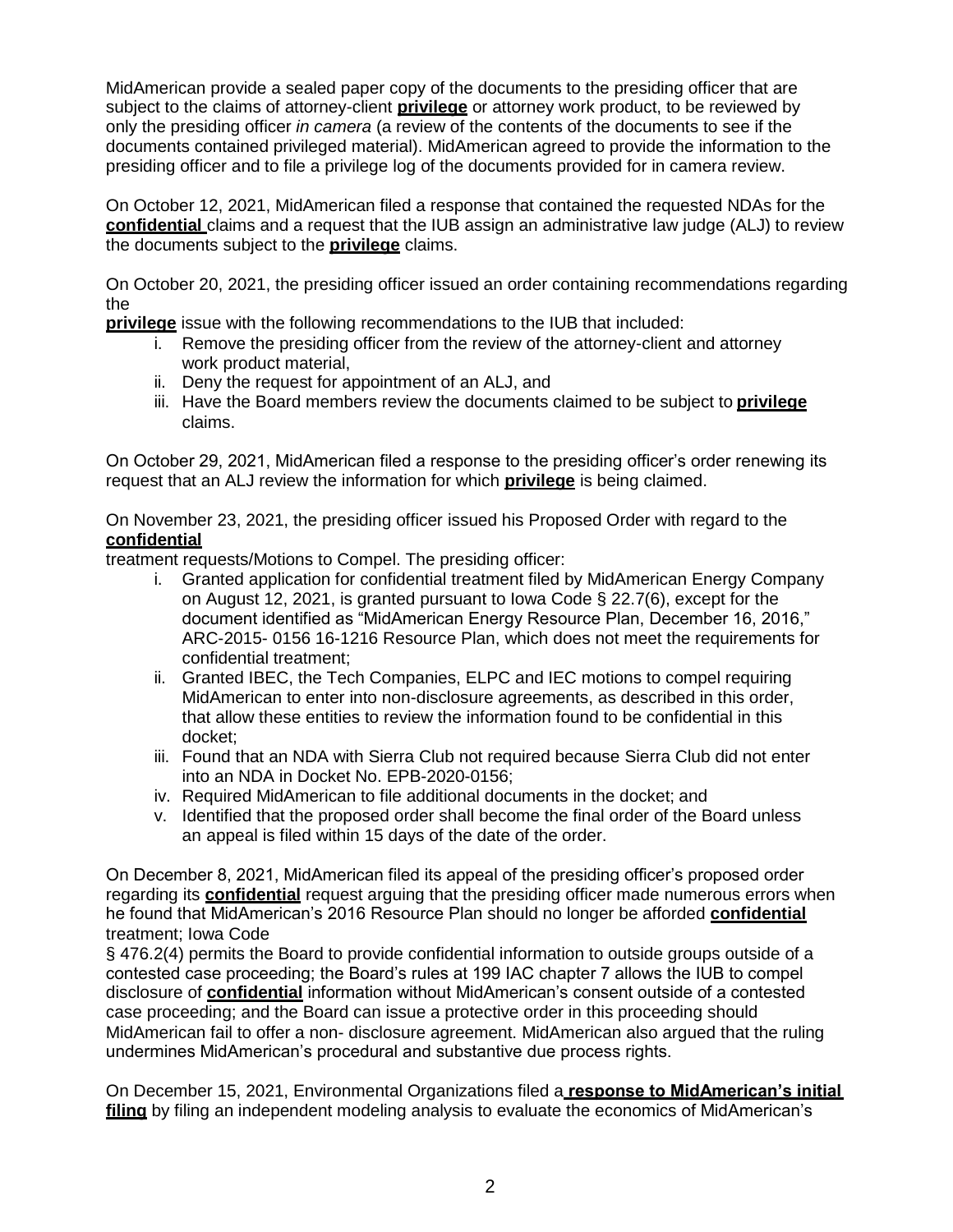coal fleet (the Synapse analysis in Exhibit 1) which documents over \$1.2 billion in potential customer savings over the next two decades from retirement of MidAmerican's coal generation and under a high gas price scenario, modeling shows customers could save \$5 billion.

On December 16, 2021, the Board issued its order addressing the presiding officer's recommendations regarding issue of **privilege:**

- i. Removed presiding officer from reviewing privilege information.
- ii. Denied MidAmerican's request to appoint an administrative law judge.
- iii. Required MidAmerican to provide the Board the privileged information for its review within 10 days of this order or file with the district court for assistance.

On December 21, 2021, Environmental Organizations filed their response to MidAmerican's appeal of the presiding officer's November 23, 2021 proposed order with regard to the **confidential** treatment requests/motions to compel. They argued that the proposed order correctly concluded that MidAmerican's 2016 Resource Plan should no longer be afforded confidential treatment, correctly granted the motions to compel and requested the IUB to affirm the proposed order.

On December 22, 2021, Tech Customers filed a response to MidAmerican's notice of appeal of the presiding officer's November 23, 2021 proposed order with regard to the **confidential** treatment requests/motions to compel. Tech Customers stated they were unable to respond to whether MidAmerican's 2016 Resource Plan is no longer entitled to confidential treatment because they have not had access to the Plan. Tech Customers stated that the remaining MidAmerican arguments should be rejected and the IUB should deny MidAmerican's appeal.

On December 22, 2021, IBEC filed its response to MidAmerican's appeal of November 23, 2021 proposed order with regard to the **confidential** treatment requests/motions to compel stating that it takes no position with respect to the presiding officer's conclusion about MidAmerican's 2016 Resource Plan. Regarding the motions to compel, IBEC agrees with the presiding officer that the motions to compel should be granted requiring MidAmerican to enter into a non-disclosure agreement with IBEC specific to this proceeding, regardless of this proceeding's status as contested or non-contested and affirm proposed order granting motions to compel.

On December 22, 2021, MidAmerican filed a request for extension of time and a request for stay. MidAmerican requests that the Board extend the compliance deadline for its order by 20 days to coincide with the appeal deadline required by Iowa Code § 17A.19(3) and requests the Board grant a stay regarding **privileged** documents not to be filed until after MidAmerican files a petition for judicial review.

On December 28, 2021, the IUB issued an order granting an extension of time to match the 30 day window to file a petition for judicial review **(privilege)** and stating that it would address the request for stay in a subsequent order.

On January 13, 2022, the MidAmerican filed a Petition for Interlocutory Judicial Review with the District Court regarding the Board's December 16, 2021 ruling on **privilege** claim.

On February 8, 2022, the IUB filed a Motion to Recast Petition on **privilege** claim/extend time to file certified record in the District Court case.

On February 11, 2022, OCA filed a petition to intervene (**privilege** claim) in the District Court case.

On February 15, 2022, the District Court set a hearing for March 18, 2021 **(privilege** claim) in the District Court case.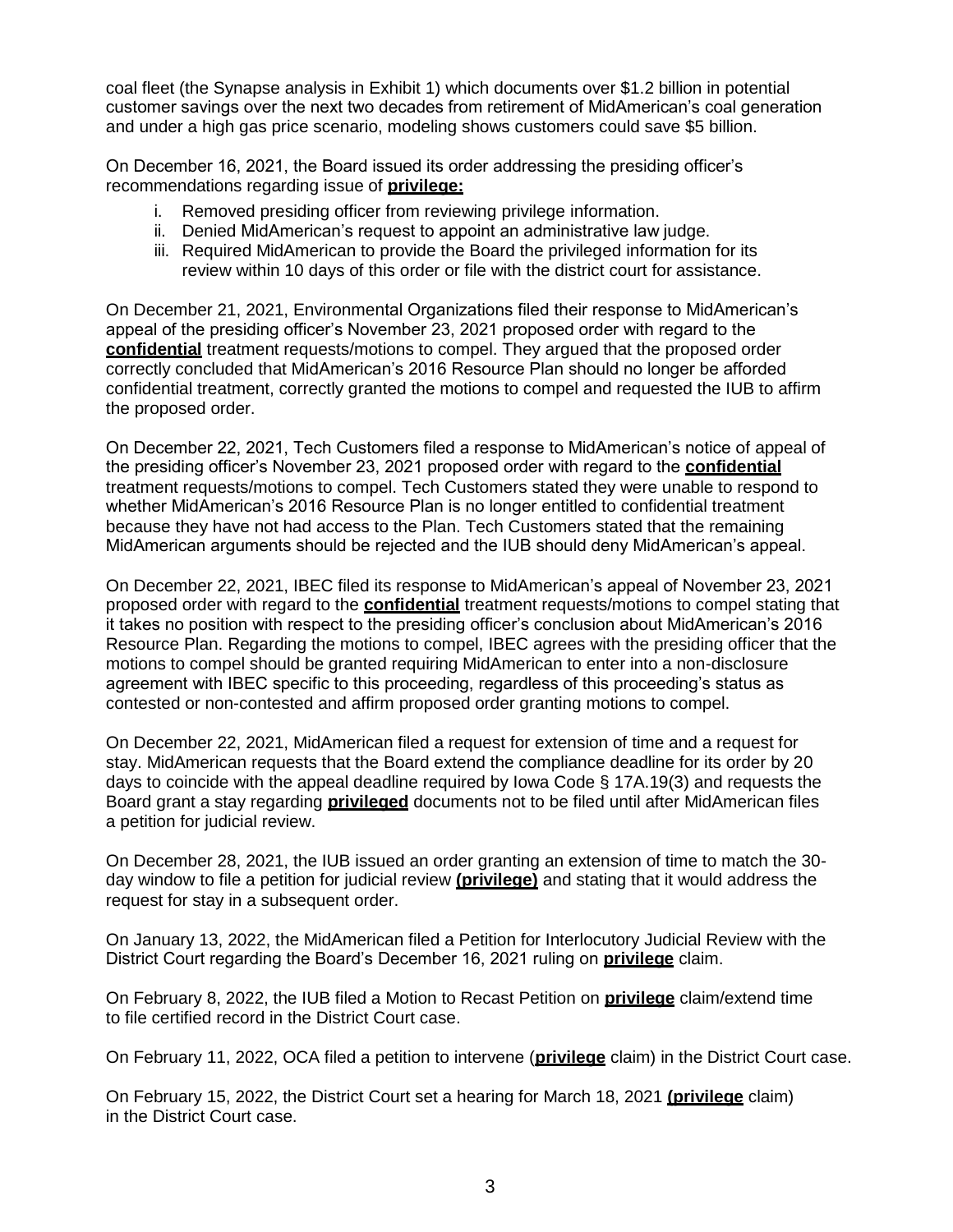On February 15, 2022, MidAmerican filed its **response to Environmental Organizations' December 15, 2021 response to MidAmerican's initial filing.** MidAmerican identified that a review of its generation should be within a rate case, responded to the Synapse report filed by the Environmental groups and described its renewable energy approach as it relates to reliability and rates.

On February 28, 2022, the IUB issued an order granting MidAmerican's request to stay (or not require) filing the documents subject to its **privilege** claim regarding the identified privileged documentation while MidAmerican's District Court filing is pending.

On March 18, 2022, the District Court held a hearing **(privilege** claim) regarding the IUB's Motion to Recast Petition.

On April 4, 2022, the IUB issued an order requesting proposals and scheduling an oral argument requesting interested parties to file proposals to efficiently address overlapping issues of SPU-2021-0003 and MidAmerican's January 19, 2022 application for a determination of advance ratemaking principles identified as Docket No. RPU-2022- 0001.

On May 18, 2022, the IUB issued an order that does not consolidate the dockets and noting that common factual issues will be addressed as appropriate in the separate dockets.

## *Summary of status and outstanding issues of initial filings, privilege, and confidential treatment requests*

## *I. Pending with the District Court (CVCV063014)*

- a. MidAmerican's **privilege** request:
	- i. On December 16, 2021, the Board issued its order addressing the Presiding Officer's recommendations regarding issue of **privilege**
		- 1. Removed presiding officer from reviewing **privilege** information.
		- 2. Denied MidAmerican's request to appoint an administrative law judge.
		- 3. Required MidAmerican to provide the Board the **privileged** information for review within 10 days of this order or file with the district court for assistance.
	- ii. On January 13, 2022, MidAmerican appealed to district court (petition for interlocutory judicial review)(**privilege**).
	- iii. On April 26, 2022, the Court issued an order with the following deadlines:
		- 1. Petitioner's brief shall be electronically filed on or before June 8, 2022.
		- 2. Respondent's and Intervenor's briefs shall be electronically filed on or before July 8, 2022.
		- 3. Petitioner's reply brief, if any, shall be electronically filed no later than July 15, 2022.
		- 4. Hearing is scheduled for July 22, 2022 at 9 a.m. to hear oral arguments and final submission.

## *II. Pending with the IUB (SPU-2021-0003)*

a. MidAmerican's December 8, 2021, appeal of the presiding officer's November 23, 2021 proposed decision addressing MidAmerican's request for **confidential**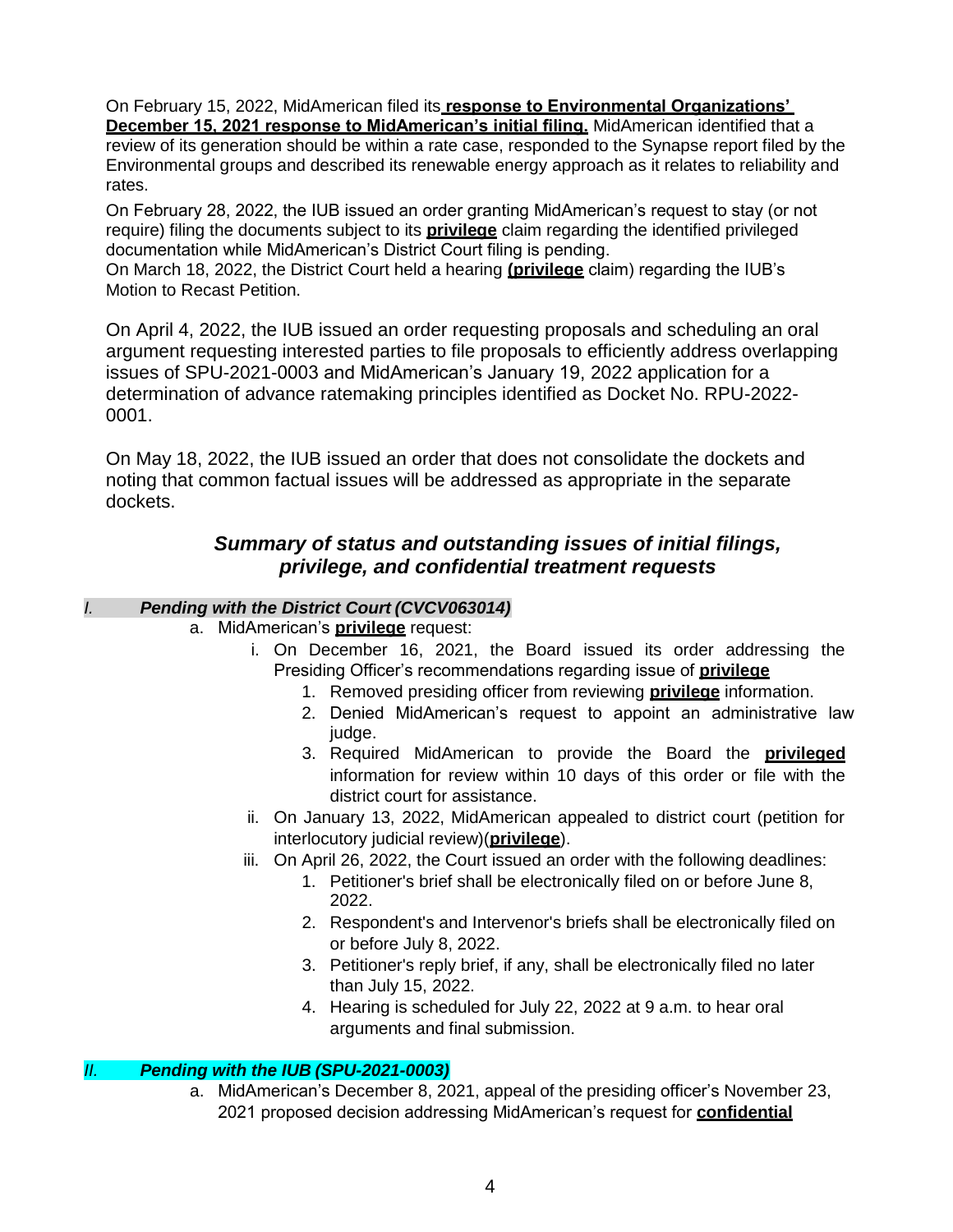treatment / outstanding motions to compel and time extension to respond

- i. IBEC, Environmental Groups and Tech Customers filed responses on 12/21/21 and 12/22/21 to MidAmerican's appeal of the proposed decision.
- b. IBEC's intervention request
	- i. The request remains on hold until the issues of **privilege** and **confidential** treatment are resolved.
- c. MidAmerican's request for clarification of whether the docket is a
	- contested case proceeding or an information gathering docket
		- i. The request remains on hold until the issues of **privilege** and **confidential** treatment are resolved.
- d. IUB is reviewing **initial filings**, other parties' responses to **initial filings**, and MidAmerican's response to other parties' filings to determine next steps in docket.

## *Questions*

## **1. Why was this docket opened?**

In the final order of the related docket, EPB-2020-0156, the IUB found that several issues were outside the scope of the EPB docket. As such, the IUB opened this docket to explore least-cost alternatives for MidAmerican's generating fleet, including the potential retirement of coal plants, by evaluating the reasonableness and prudence of MidAmerican's procurement and contracting practices related to acquiring fuel for use in generating electricity.

## **2. What does the May 18, 2022 order do?**

The May 18, 2022 order addresses the April 1, 2022 order that requested interested parties to file proposals about how to most efficiently address overlapping issues of SPU-2021-0003 and MidAmerican's January 19, 2022 application for a determination of advance ratemaking principles identified as Docket No. RPU-2022-0001. The May 18, 2022 order does not consolidate the dockets and concludes that common factual issues will be addressed as appropriate in the separate dockets.

## **3. Is the IUB considering whether to order MidAmerican to close its coal plants in this**

**docket?** The purpose of the docket is to explore less expensive alternatives for MidAmerican's generating fleet, which includes the potential retirement of coal plants. The IUB is reviewing what has been filed in the docket to determine next steps.

## **4. What are the next steps?**

With regard to the **privilege** claim, the district court has set a briefing schedule and set a hearing for July 22, 2022 at 9 a.m. The remaining outstanding issues are before the Board (appeal of proposed order (**confidentiality**), whether the docket is a contested case proceeding versus an informational docket, IBEC's intervention, and a review of **initial documents** and responses).

## **5. Can I participate in the docket?**

Yes. You may file comments in the docket, which will place you on the service list. This means you will receive an email when anything is filed in the docket.

You can email comments or objections to [customer@iub.iowa.gov. B](mailto:customer@iub.iowa.gov)e sure to reference the docket number for this case, SPU-2021-0003, in your email. You may also file written comments or objections using the IUB's online Open Docket Comment Form at [https://iub.iowa.gov/online](https://iub.iowa.gov/online-services/open-docket-comment-form)[services/open-docket-comment-form.](https://iub.iowa.gov/online-services/open-docket-comment-form) Or, you may mail comments to: